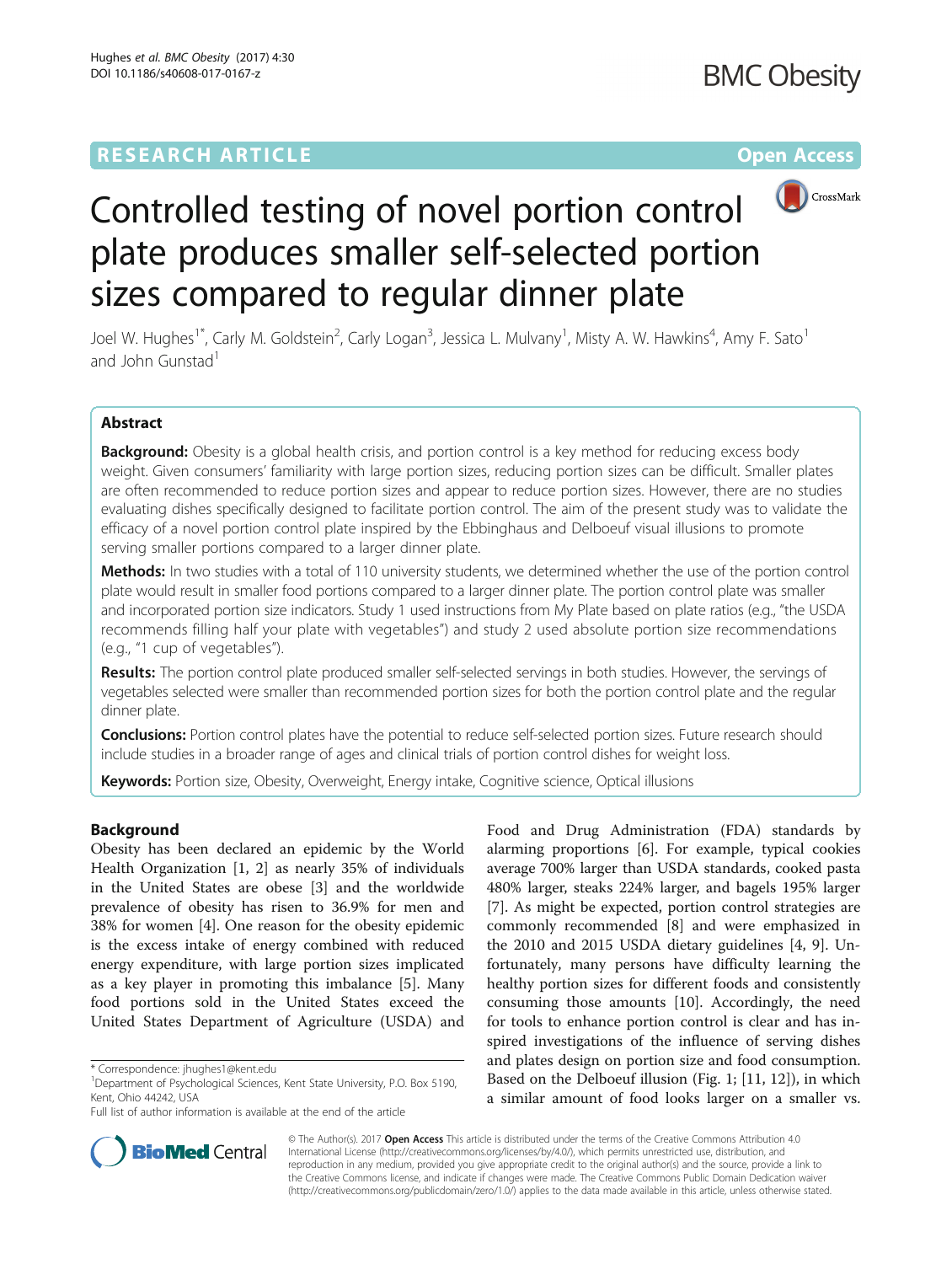<span id="page-1-0"></span>

larger plate, the recommendation to use smaller plates is now widespread.

The recommendation to use smaller plates appears supported by a recent meta-analysis which concluded that larger plate sizes result in greater self-selected portion sizes and food consumed, but that plate size did not affect consumption of fixed portion sizes from different sized plates [[13](#page-7-0)]. Furthermore, the effect of plate size was stronger when people were not aware that they were in a food study, such as when they were distracted with other tasks or participating under a cover story [\[13, 14](#page-7-0)]. Another systematic review concluded that dishware size does not have a consistent effect on food intake. [[15](#page-7-0)] However, there is little research on the intentional use of portion control dishware.

We reasoned that people using portion control dishes would be attempting to reduce portion sizes to reduce caloric intake. For example, a randomised clinical trial employing a commercially available portion control plate and bowl (The Diet Plate, Glossop, England [\[16\]](#page-7-0)) in a weight loss intervention for patients with type 2 diabetes reported greater weight loss in the group using the portion control dishware than in the treatment-as-usual control group [[17\]](#page-7-0). In this trial the portion control dishware was not merely smaller than comparison dishes, but instead had portion size indicators for common foods.

Portion control dishes designed to incorporate both portion size indicators and visual illusions from the cognitive science literature might be effective in reducing portion sizes. The senior authors (JWH and JG) designed a plate inspired by the Delboeuf illusion (Fig. 1; [\[11](#page-7-0), [18](#page-7-0)]) and the Ebbinghaus illusion (Fig. 2; [[19](#page-7-0)]). In the Delboeuf illusion, the two inner solid "circles" (represented by

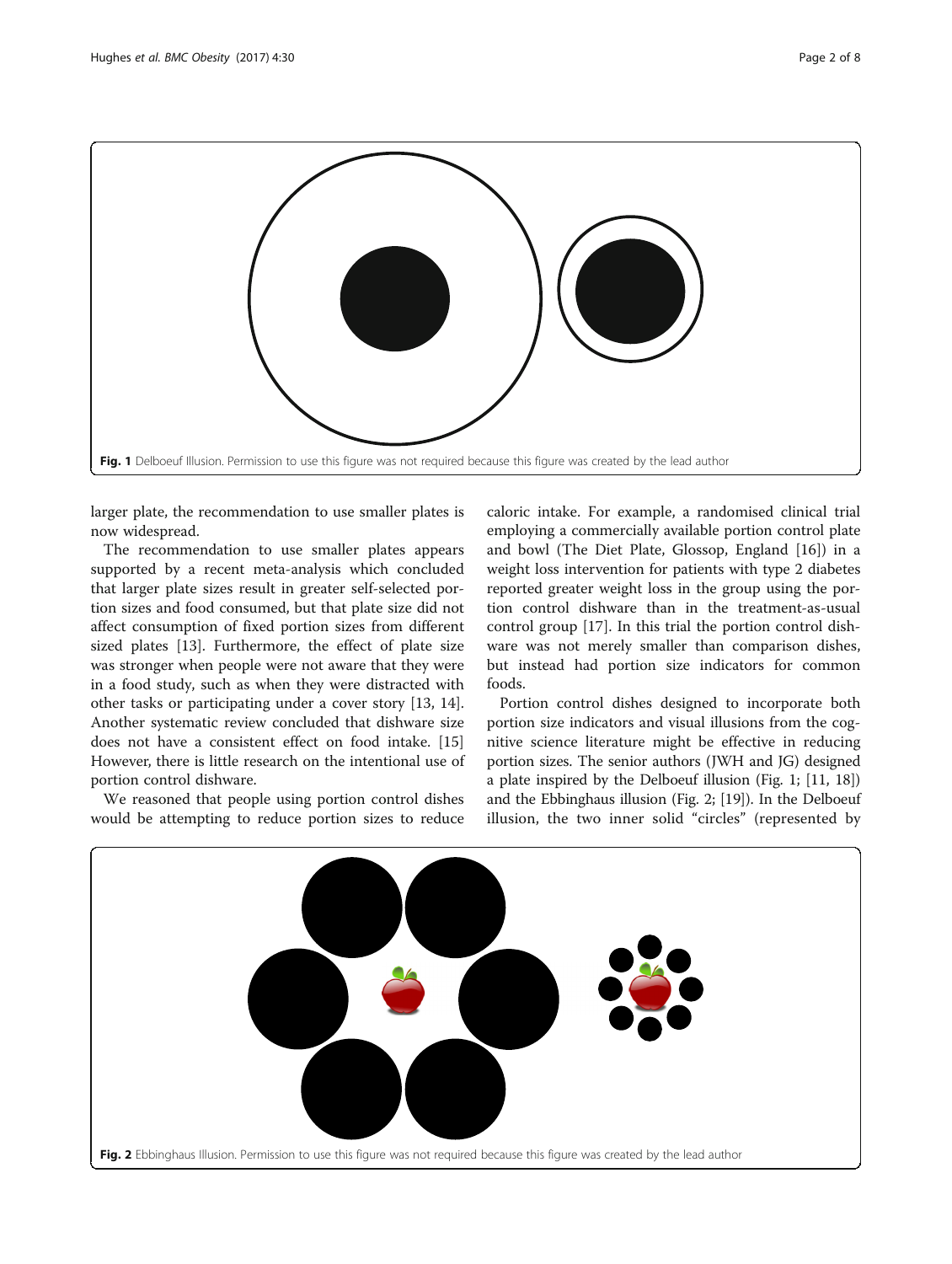apples in Fig. [2](#page-1-0)) are the same size. In the Ebbinghaus illusion, a circle appears larger if it is surrounded by smaller circles. We also added portion size indicators consistent with standard portion sizes (in the USA) for fruit or vegetables (1 cup/236.6 ml), grains or starches (1/2 cup/118.3 ml), and protein (3 oz./85 g) [[4,](#page-6-0) [9\]](#page-7-0) (see Fig. 3). The intent was to create a plate that facilitates selecting appropriate portion sizes on a relatively small plate. Here we report the initial validation experiments using this design.

We tested the efficacy of a portion control plate designed to promote the serving and consumption of smaller portions. In two studies, we determined whether use of the portion control plate would result in selection of smaller portions compared to a large dinner plate. We hypothesized that participants would place less food onto the portion control plate compared to the comparison plate. Study 1 used instructions based on plate ratios from myplate.gov (e.g., "the USDA recommends filling half your plate with fruits or vegetables."). Study 2 used instructions based on serving sizes (e.g., "1 cup fruits or vegetables"). Study 2 was conducted because the instructions given in Study 1 could result in exaggerated differences between portion sizes for the different plates. That is, the portion sizes participants were instructed to select were relative in Study 1 ("1/2 the plate") vs absolute in Study 2 ("1 cup").

#### Methods

#### Design

Both studies used a 2 (plate: portion control versus comparison)  $\times$  2 (order: portion control first versus portion control second) design. All participants used both plates in order to increase power by controlling individual differences (e.g., hunger, food serving habits). A delay of

10 min elapsed between conditions, and the order of plate presentation was counterbalanced across subjects.

#### Materials

A portion control plate was designed for the present study by the senior authors (JWH and JG) and prototyped using vacuum forming from food-grade plastic material (see Fig. 3). This plate combines the Delboeuf and Ebbinghaus illusions in an attempt to increase the perceived portion size of food served. The plate measures 25 cm in diameter (area =  $490.87 \text{ cm}^2$ ), and has a border of 2 cm leaving a 21 cm diameter area for plating food. The plate also has serving size indicators for grains/starches, protein, and fruit/vegetables, which reduce the usable plating area. The protein and grains circles are 8.5 cm in diameter and .5 cm deep. The fruit/vegetable oval was 14.5 cm by 9.5 cm. For comparison, large white porcelain dinner plates were purchased from an online retailer [[20](#page-7-0)]. The plate chosen was a 30.48 cm diameter (area =  $729.7 \text{ cm}^2$ ) white porcelain plate (Model COP-21 by CAC China [\[21\]](#page-7-0)) and had no distinguishing markings (e.g., border, edge) (see Fig. 4).

Three slow cookers with a 4.7 l capacity were used to prepare protein, grain and vegetables to be portioned onto the plates by participants. The protein chosen was Tyson<sup>®</sup> Grilled & Ready<sup>®</sup> Chicken Breast Strips (Tyson, Inc., Springdale, AR, USA). The grain was FoodClub<sup>®</sup> enriched long grain rice (Topco Holdings, Inc., Topco Associates LLC., Elk Grove Village, IL, USA). The vegetables were FoodClub<sup>®</sup> canned sweet peas (Topco Holdings, Inc., Topco Associates LLC., Elk Grove Village, IL, USA). The slow cookers were approximately 80% full and maintained at a uniform level of fullness for all study participants.



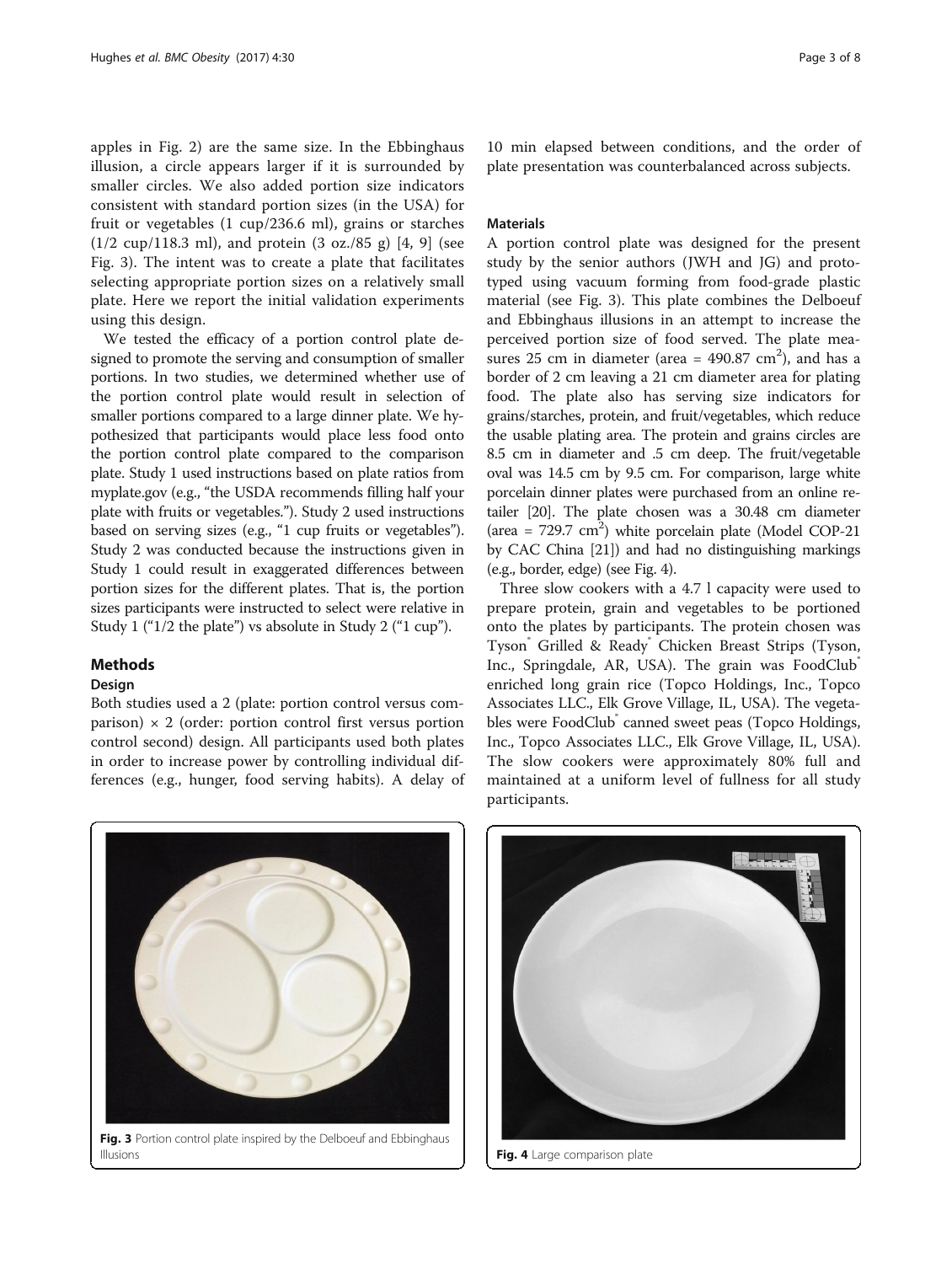#### Participants and procedures

Participants were recruited through a psychology department research recruitment system as well as from poster advertisements distributed across the campus of a large, Midwestern university in the United States. Few inclusion and exclusion criteria were specified; participants were English-speaking university students and were asked not to participate if they reported intolerance or allergy to the foods used (although they were not consumed). Study 1 included 70 university undergraduates (47 females and 23 males) aged 18 to 33 who participated in the first study (see Table 1). Study 2 included 40 undergraduates (29 females and 11 males) aged 18–30 (see Table 2). No individuals participated in both studies.

Both studies took place in a university psychology laboratory setting. Participants completed the procedures individually and used the plates in a private room that did not contain any measuring devices (e.g., scale). Participants provided informed consent and completed a demographics form. The participants were then presented with the first plate trial. The type of plate they received first (portion control plate or comparison dinner plate) was randomized. For study 1, participants were instructed that "the USDA recommends filling half your plate with fruits or vegetables, one quarter of your plate protein, and one quarter of your plate grains," consistent with USDA guidelines [[4\]](#page-6-0) and the MyPlate [[22](#page-7-0), [23\]](#page-7-0) guidelines. For study 2, participants were instructed to select amounts consistent with one portion of each of three types of food: "3 ounces of protein, 1 cup of vegetables, and one half cup of grains." When giving instructions for the portion control plate, researchers pointed to each of the serving size indicators. After serving food onto the first plate, participants completed self-report questionnaires for 10 min as a distractor task. The questionnaires included The Penn State Worry Questionnaire [\[24](#page-7-0)], a questionnaire that inquired about texting and driving, and a questionnaire that asked questions about smartphone application

**Table 1** Characteristics of Participants in Study 1 ( $N = 70$ )

|                            | $M(SD)$ or $N(\%)$ |
|----------------------------|--------------------|
| Demographic Factors        |                    |
| Age                        | 20.0(2.9)          |
| Male                       | 23(33)             |
| 3(4.3)<br>Hispanic         |                    |
| Minority                   | 14(20.0)           |
| University Education Level |                    |
| First year                 | 36(51.4)           |
| Second year                | 10(14.3)           |
| Third year                 | 11(15.7)           |
| Fourth year                | 13(18.5)           |
| <b>BMI</b>                 | 25.4(5.8)          |

**Table 2** Characteristics of Participants in Study 2 ( $N = 40$ )

|                            | $M(SD)$ or $N(\%)$ |
|----------------------------|--------------------|
| Demographic Factors        |                    |
| Age                        | 20.0(2.0)          |
| Male                       | 11(27.5)           |
| Hispanic                   | 2(5.0)             |
| Minority                   | 7(17.5)            |
| University Education Level |                    |
| First year                 | 9(22.5)            |
| Second year                | 8(20.0)            |
| Third year                 | 11(27.5)           |
| Fourth year                | 11(27.5)           |
| Post-baccalaureate         | 1(2.5)             |
| <b>BMI</b>                 | 25.1(5.0)          |

usage. After working on the distractor items for 10 min, the participants were presented with the alternate plate and were given the same instructions for portioning food onto the plate. Out of sight of the participants, the food that had been served onto the plates was then weighed in grams. Height, weight, and BMI were recorded for each subject following portioning out the food onto both plates (see Tables 1 and 2). At the end of the study, subjects were compensated and debriefed.

#### Measures

An Ohaus Scout Pro SP2001 electronic scale was used to weigh the food to the hundredth gram after each trial (Parsippany, NJ, USA). A demographics and health behavior survey form was used to record information on age, gender, height, weight, years of education, employment type/status, race, and the presence of any chronic medical conditions. Height and weight were measured after other study procedures using a Detecto model 439 balance scale with height bar (Detecto Scale, Webb City, MO, USA).

#### Data analysis

All analyses were performed using IBM SPSS (version 22, IBM Corporation, Armonk, NY, USA). Multiple 2 (gender: male versus female)  $\times$  2 (plate: portion control versus comparison)  $\times$  2 (order: portion control plate first versus second) analyses of variance were conducted to compare portion sizes in grams. Plate was a repeated measures variable. Effects with  $p$ < .05 were considered significant. We did not correct for multiple comparisons because we had directional hypotheses for three effects. Also, any effects of gender or order, as well as any interactions, would not necessarily support our hypotheses. Therefore, we chose a less stringent significance level in order to detect these potential effects. Simple main effects were performed for any significant interactions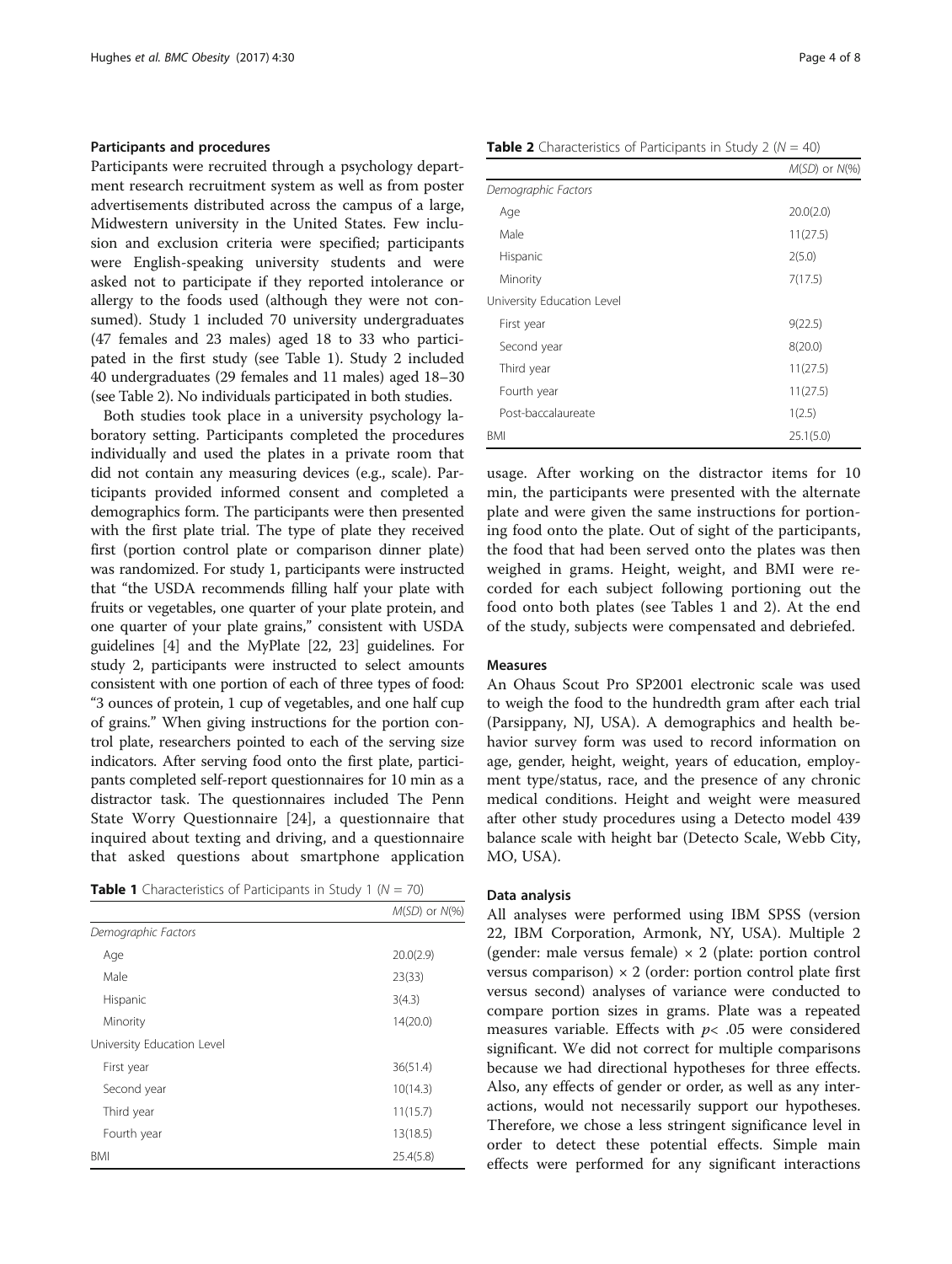observed. Sample sizes were chosen a priori and no interim analyses were conducted. The results of Study 1 were not known before Study 2 was completed. Results were summarized and presented in figures for conciseness, but all cell means are presented in the Additional file [1.](#page-6-0)

#### Results

#### Portion sizes in study 1

Results for Study 1 are summarized in Fig. 5. For protein, portion size was significantly greater on the regular plate ( $M = 93.3$  g,  $SD = 35.3$ ) compared to the portion control plate  $(M = 62.1 \text{ g}, SD = 20.6), F(1, 66) = 59.3,$  $p$ < .0005. No other main effects or interactions were observed,  $p's > .15$ . For grains, a three-way interaction of gender, order, and plate type was observed, F (1, 66) = 6.30,  $p = 0.02$ . Simple main effects were performed by conducting analyses separately for the two orders of plate presentation. When the portion control plate was presented first, portion size was larger on the regular plate compared to the portion control plate,  $F(1,33) = 31.82$ ,  $p$ < .0005. When the portion control plate was presented second, main effects of gender  $(p = .01)$  and plate type  $(p< .005)$  were moderated by an interaction of gender with plate type,  $F(1, 33) = 4.87$ ,  $p = .04$ . Examination of marginal means suggested that men presented with the regular dinner plate first served larger portions of grains  $(M = 115.9 \text{ g}, SD = 28.2)$  than women presented with the regular dinner plate ( $M = 79.5$  g,  $SD = 39.3$ ), whereas the portion sizes for the portion control plate were more similar between men ( $M = 58.8$  g,  $SD = 24.1$ ) and women  $(M = 49.8 \text{ g}, SD = 22.4).$ 

For vegetables, an interaction of order and plate type was observed,  $F(1,66) = 4.87$ ,  $p = .031$ . When the portion control plate was presented first, participants placed larger portions on the regular plate ( $M = 164.5$  g,  $SD = 64.3$ )

than the portion control plate  $(M = 83.3 \text{ g}, SD = 29.2)$ ,  $F(1,33) = 7.0$ ,  $p = .01$ . When the regular plate was presented first, participants again placed larger portions on the regular plate ( $M = 138.3$  g,  $SD = 80.1$ ) than the portion control plate ( $M = 98.0$  g,  $SD = 29.0$ ),  $F(1,33) = 6.9$ ,  $p = .01$ . The interaction appears to have been due to a smaller effect when the regular plate was presented first.

#### Portion sizes in study 2

Results for Study 2 are summarized in Fig. [6.](#page-5-0) Effects of plate type were observed for protein,  $F(1, 36) = 6.9$ ,  $p = .01$ , vegetables  $F(1, 36) = 10.58$ ,  $p = .002$ , and grains,  $F(1, 36) = 14.55, p = .001$ . For each food, portion sizes were larger for the regular plate compared to the portion control plate. No order effects, gender effects, or interactions were observed.

#### **Discussion**

The findings of the study indicate that use of a portion control plate resulted in smaller portion sizes for protein, starch, and vegetables. In Study 1, interactions notwithstanding, participants served smaller portions (33% less chicken, 41% less rice, and 16% less peas) on the portion control plate than the regular dinner plate. In Study 2, participants served smaller portions (12% less chicken, 25% less rice, and 16% less peas) on the portion control plate than the regular dinner plate. Instructions based on both MyPlate (e.g., "half vegetables") and USDA portion sizes (e.g., "one cup vegetables") yielded similar results.

In previous studies, the differences between smaller and larger plates ranged from 30% larger to 200% larger in the studies included in a recent meta-analysis [\[13](#page-7-0)]. In the studies reported here, the area of the portion control plate was 33% smaller than the regular plate. The effect size observed in this literature depends on several

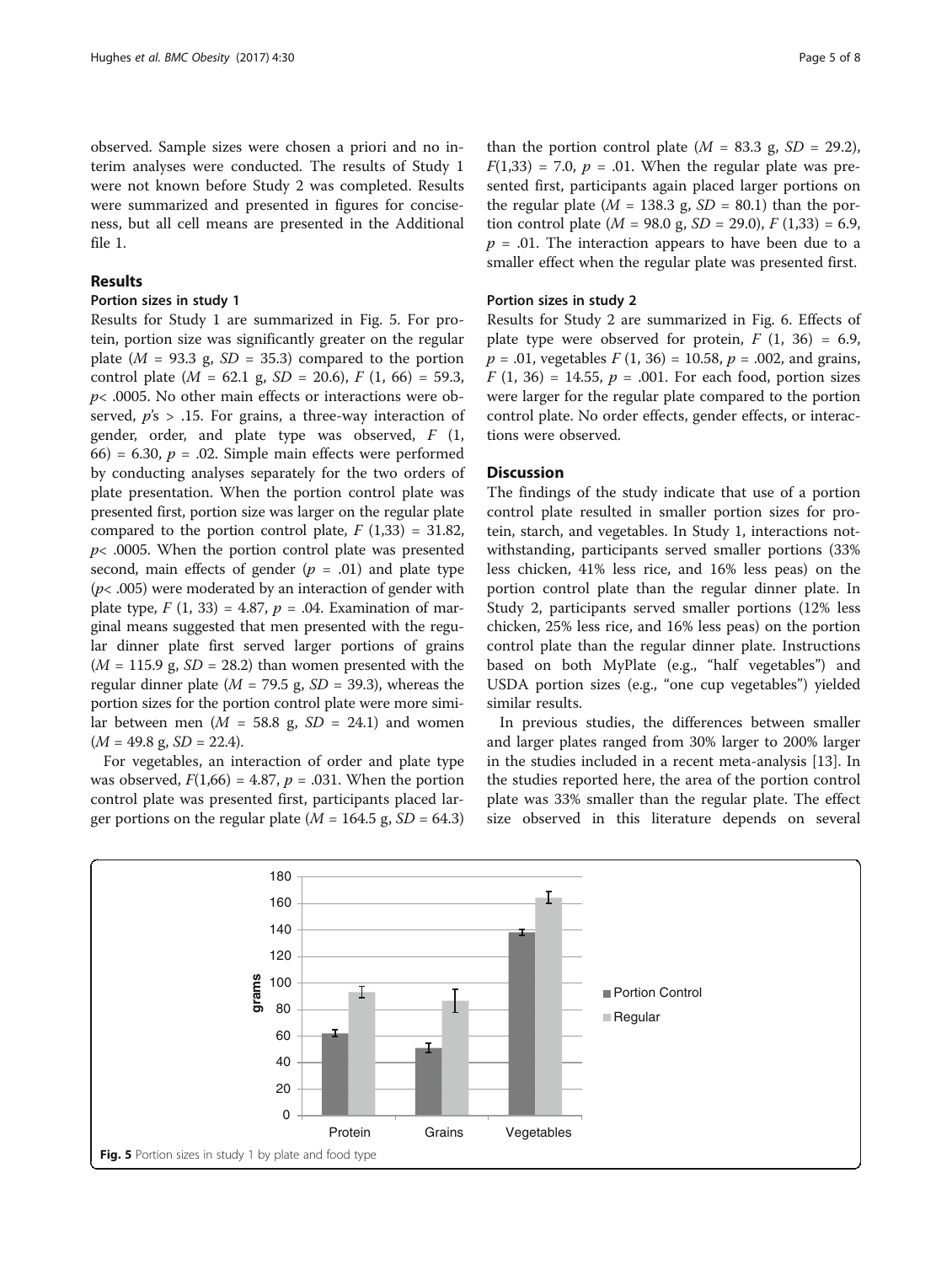<span id="page-5-0"></span>

factors, but halving the plate size was suggested to result in roughly a 29% reduction in self-served portions [\[13](#page-7-0)], which compares favorably with the reductions in protein and starch we observed.

Portion control dishes used intentionally may yield stronger effects than merely switching from larger to smaller plates, as there are negative reports of the effects of plate size on portion sizes. For example, a recent review of the effects of dish size on self-selected portion size argued that the results can be explained by the effects of distraction and the type of food serving dish used [[14\]](#page-7-0). Specifically, studies that used a smaller container only yielded reduced food consumption when also paired with distraction (e.g., [[25](#page-7-0)–[27](#page-7-0)]). Furthermore, all negative findings used different sizes of plates (e.g., [\[28](#page-7-0)]) in contrast to the studies finding an effect which often used bowls or other containers. Moreover, a Cochrane review of tableware size for changing food consumption reported a small to medium effect of tableware size on food selection [\[5](#page-6-0)] and argued that reducing portion size could reduce caloric intake by 8.5–13.5%. Our study made no effort to distract participants and provided clear instructions in keeping with our assumption that consumers using portion control dishes intentionally would be trying to achieve smaller portion sizes. Our design also incorporated portion size indicators, which may encourage smaller portions than observed with smaller plates alone.

One unexpected and potentially important finding was that participants consistently underserved vegetables. Although peas can spread fairly thinly on the plate, in the first study participants served 36% of the intended serving size of vegetables on the portion control plate compared to 60% on the regular plate. Whereas a number of portion control dishes are commercially available, we are unaware of any having been empirically validated with

respect to the serving sizes that users actually achieve. Consumers overestimate the amount of vegetables that they serve themselves [\[29](#page-7-0)]. Exacerbating the underserving of healthy foods like grains and vegetables could be an unintended consequence of portion control dishware, a hypothesis that deserves further study. Reducing vegetable consumption would be contrary to best practices for weight control, which emphasize increased fruit and vegetable consumption, in part as a strategy to reduce the energy density of food eaten [\[9](#page-7-0)]. Although none of the foods in Studies 1 and 2 were particularly energy dense, in Study 1 participants using the portion control plate served themselves 97 fewer kcal on average (405.8 kJ), but only 15 were from vegetables (peas) whereas 37 were from chicken. It could be argued that reducing portion sizes of vegetables does not serve the public interest of encouraging consumers to meet the daily recommended allowance of fruits and vegetables.

#### Clinical and research implications

Our findings suggest that portion control dishware may be a useful tool for controlling portion sizes. Future research should examine whether portion control dishware can contribute to weight loss. We are aware of only two randomized clinical trials of portion control dishes for weight loss, both of which reported positive results [[8](#page-7-0), [17](#page-7-0)]. In contrast, there are studies documenting the success of achieving portion control by using preportioned meals and liquid meal replacements [\[30](#page-7-0)–[32](#page-7-0)]. Portion control practices are uncommon, but are more likely among women and the health conscious [[33](#page-7-0)]. Portion control dishware may also be particularly well suited to interventions with children, who self-select larger portions when using adult dishes [\[25, 34](#page-7-0)].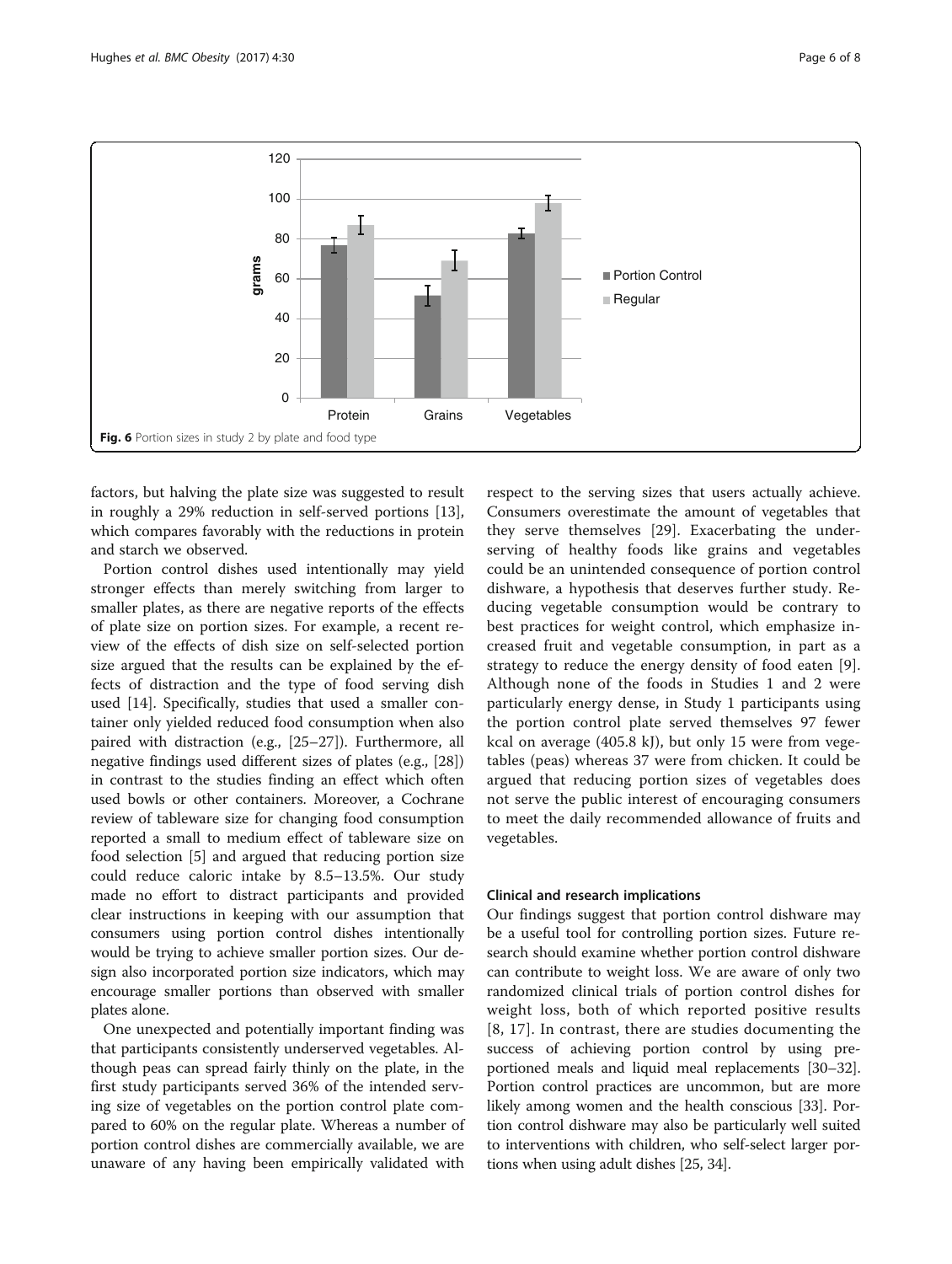#### <span id="page-6-0"></span>Limitations

The sample was comprised entirely college students, and future studies should be conducted with other age ranges (e.g., children and older adults). The participants were not necessarily attempting to lose weight, so results may have differed for participants motivated to choose smaller portions for weight loss. The participants did not consume the food, although recent research suggests that people would typically consume 92% of food they portion onto dishware [\[35](#page-7-0)]. Although our design was inspired by the Delboeuf illusion and Ebbinghaus illusion, we cannot assert that these well-known phenomena account for our findings as we did not collect any data showing that these were the mechanisms for the observed effects, nor can we definitively attribute the effects to any design features given that the portion control and comparison plates were different sizes. Finally, we acknowledge that the instructions had an effect on portion size and that although they were consistent across plate conditions, this study does not answer the question of what would happen if no instructions were provided as would occur in a more naturalistic context (e.g., buffet).

#### Conclusion

Portion control strategies are commonly recommended [[8\]](#page-7-0) and were emphasized in the 2010 and 2015 USDA dietary guidelines [4, [9](#page-7-0)]. Unfortunately, many persons have difficulty learning the healthy portion sizes for different foods and consistently consuming those amounts [[10\]](#page-7-0). Accordingly, the need for tools to enhance portion control is clear and has inspired investigations of the influence of serving dishes and plates design on portion size and food consumption. Portion control plates have the potential to reduce self-selected portion sizes, but may also result in smaller portions of vegetables than are recommended. Future research should include additional design work, validation of portion control dishes, studies in a broader range of ages, and clinical trials of portion control dishes for weight loss.

### Additional file

[Additional file 1: Table S1.](dx.doi.org/10.1186/s40608-017-0167-z) Protein weight (g) by plate type, gender, and order for Study 1. Table S2. Grains weight (g) by plate type, gender, and order for Study 1. Table S3. Vegetables weight  $(q)$  by plate type, gender, and order for Study 1. Table S4. Protein weight (g) by plate type, gender, and order for Study 2. Table S5. Grains weight (g) by plate type, gender, and order for Study 2. Table S6. Vegetables weight (g) by plate type, gender, and order for Study 2. (DOCX 37 kb)

#### Acknowledgements

This research was supported by Kent State University's Applied Psychology Center, Graduate Student Senate, and Judie Fall Lasser Graduate Psychology Research Award, and T32 5T32HL076134-10. These studies were inspired in part by the work of Dr. Brian Wansink as reported in Mindless Eating [\[36](#page-7-0)]. The authors wish to acknowledge our research assistants and participants for contributing to these studies.

#### Funding

This research was supported by Kent State University's Applied Psychology Center, Graduate Student Senate, and Judie Fall Lasser Graduate Psychology Research Award, and T32 5T32HL076134–10. No funding source had any influence on the design, conduct, interpretation, or reporting of the study.

#### Availability of data and materials

The dataset analyzed for this study is available from the corresponding author on reasonable request (e.g., ethics approval).

#### Authors' contributions

JWH designed the portion control plate, conceptualized the study, analyzed the data, and wrote the manuscript, CMG helped conceptualize the study, supervised the conduct of the study, and contributed to the manuscript, CL helped supervise the conduct of the study and contributed to the manuscript. JLM helped conduct the study, analyzed the data, and contributed to the manuscript. MAWH helped conceptualize the study and contributed to the manuscript. AS consulted on methodology for laboratory eating behavior studies and contributed to the manuscript. JG designed the portion control plate, helped conceptualize the study, and contributed to the manuscript. All authors read and approved the final manuscript.

#### Ethics approval and consent to participate

All procedures were reviewed and approved by the Institutional Review Board of Kent State University. All participants provided written informed consent.

#### Consent for publication

No personally identifiable information is presented; not applicable.

#### Competing interests

Drs. Gunstad and Hughes hold Patent (Docket No.: KENT-AC-DES (KSU.401). PORTION CONTROL PLATE. Filed May, 2012. Drs. Hughes and Gunstad were not present during data collection and made all data available to Drs. Goldstein and Hawkins, who also take full responsibility for the accuracy of data analyses in this manuscript. The plate described in the Materials section is not commercially available at this time. The remaining authors declare that they have no competing interests.

#### Publisher's Note

Springer Nature remains neutral with regard to jurisdictional claims in published maps and institutional affiliations.

#### Author details

<sup>1</sup>Department of Psychological Sciences, Kent State University, P.O. Box 5190 Kent, Ohio 44242, USA. <sup>2</sup> Department of Psychiatry and Human Behavior Brown University, Providence, Rhode Island, USA.<sup>3</sup> Department of Psychology, University of Florida, Gainesville, Florida, USA. <sup>4</sup>Department of Psychology, Oklahoma State University, Stillwater, Oklahoma, USA.

#### Received: 11 October 2016 Accepted: 18 July 2017 Published online: 28 July 2017

#### Reference

- 1. Must A, Spadano J, Coakley EH, et al. The disease burden associated with overweight and obesity. JAMA. 1999;282:1523–9.
- 2. Flegal KM, Carroll MD, Kit BK, et al. Prevalence of obesity and trends in the distribution of body mass index among US adults, 1999-2010. JAMA. 2012;307:491–7.
- 3. van Vliet-Ostaptchouk JV, Nuotio M-L, Slagter SN, et al. The prevalence of metabolic syndrome and metabolically healthy obesity in Europe: a collaborative analysis of ten large cohort studies. BMC Endocr Disord. 2014;14:1.
- 4. Ng M, Fleming T, Robinson M, et al. Global, regional, and national prevalence of overweight and obesity in children and adults during 1980–2013: a systematic analysis for the global burden of disease study 2013. Lancet. 2014;384:766–81.
- 5. Hollands GJ, Shemilt I, Marteau TM, Jebb SA, Lewis HB, Wei Y, Higgins J, Ogilvie D. Portion, package or tableware size for changing selection and consumption of food, alcohol and tobacco. Cochrane Database Syst Rev. 2015;9: CD011045. doi:[10.1002/14651858.CD011045.pub2.](http://dx.doi.org/10.1002/14651858.CD011045.pub2)
- 6. Nielsen SJ, Popkin BM. Patterns and trends in food portion sizes, 1977-1998. JAMA. 2003;289:450–3.